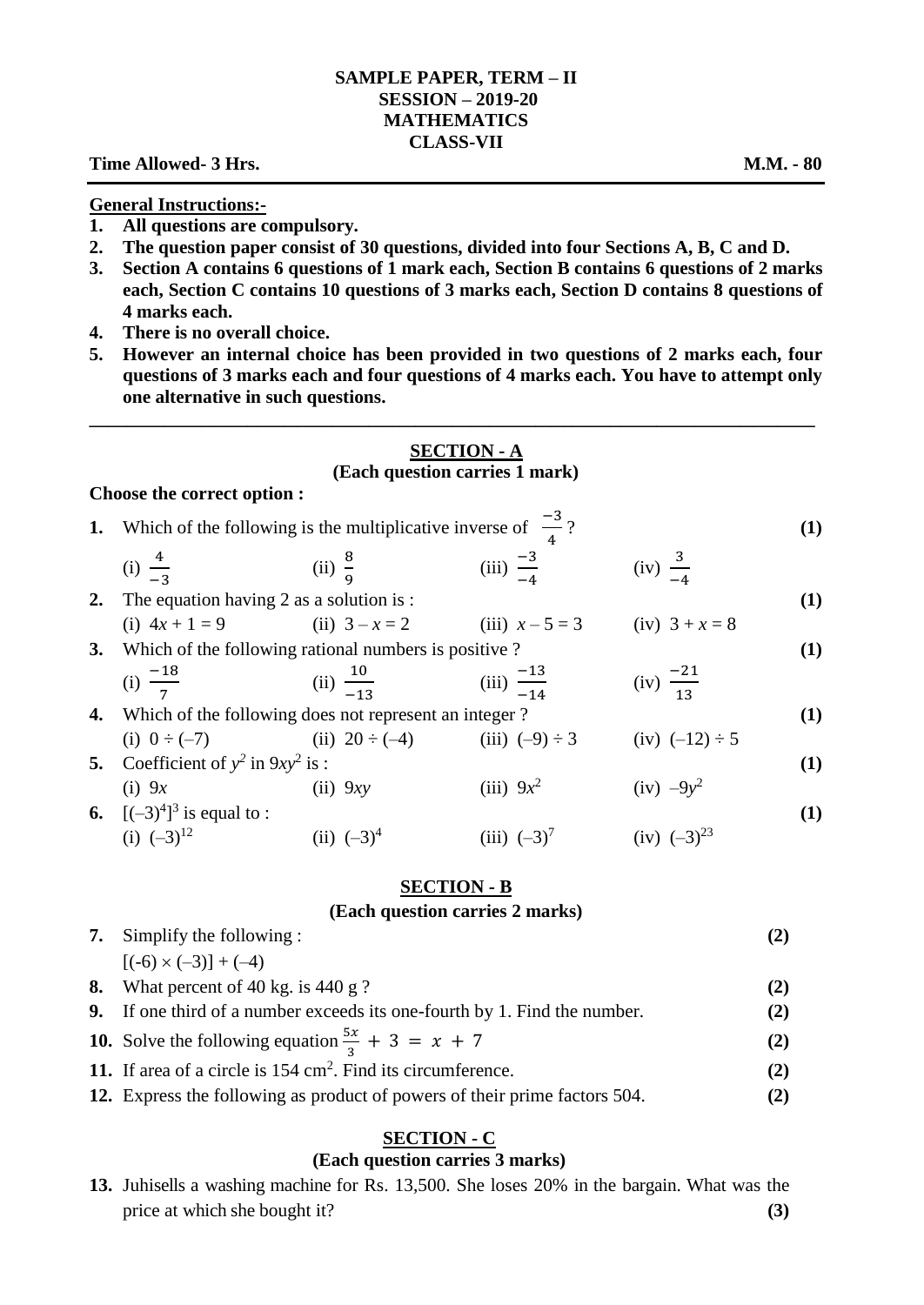### **14.** Subtract: **(3)**

- (i)  $5a^2 7ab + 5b^2$  from  $3ab 2a^2 2b^2$
- (ii)  $4pq 5q^2 3p^2$  from  $5p^2 + 3q^2 pq$
- **15.** The minute hand of a circular clock is 15 cm long. How far does the tip of the minute hand move in 1 hour. (Take  $π = 3.14$ ) (3)
- **16.** Find the value of the following expressions when  $n = -2$ . **(3)** (i)  $5n - 2$  (ii)  $5n^2 + 5n - 2$  (iii)  $n^3 + 5n^2 + 5n - 2$
- **17.** Construct a triangle PQR, given that  $PQ = 3$  cm,  $QR = 5.5$  cm and  $\angle$  PQR =60°. **(3)** OR

Construct  $\triangle ABC$  such that  $AB = 2.5$  cm,  $BC = 6$  cm and  $AC = 6.5$  cm. Measure  $\angle B$ .

- **18.** The area of a square park is the same as of a rectangular park. If the side of the square park is 60 m and the length of the rectangular park is 90 m, find the breadth of the rectangular park. **(3)**
- **19.** Anil deposited Rs. 20,000 for saving as a fixed deposit in a bank at 10% per annum. Find the amount he will get after 5 years. What are the benefits of savings? **(3)**
- **20.** (a) What should be taken away from  $3x^2 4y^2 + 5xy + 20$  to obtain  $-x^2 y^2 + 6xy + 20$ ? (b) From the sum of  $3x - y + 11$  and  $-y - 11$ , subtract  $3x - y - 11$ . (3)
- **21.** Express the number appearing in the following statements in standard form. **(3)**
	- (a) The distance between Sun and Saturn is 1,433,500,000,000 ma
	- (b) Mass of Uranus =  $86,800,000,000,000,000,000,000,000$  Kg.
	- (c) The distance between Saturn and Uranus is 1,439,000,000,000 m 60,230,000,000,000,000,000,000 molecules are contained in a drop of water weighing 1.8 gm.
- **22.** Three cubes each with 2 cm edge are placed side by side to form a cuboid. Sketch an oblique or isometric sketch of this cuboid. **(3)**

OR

Through a rectangular field of length 90 m and breadth 60 m, two roads are constructed which are parallel to the sides and cut each other at right angles through the centre of the fields. If the width of each road is 3 m, find

- (i) the area covered by the roads.
- (ii) the cost of constructing the roads at the rate of Rs. 110 perm<sup>2</sup>.

# **SECTION - D (Each question carries 4 marks)**

**23.** By using the given figure, prove that ∆AOC ≅ ∆DOB and then after OA = OB. **(4)**



**24.** The speed of light in vacuum is  $3 \times 10^8$  m/s. Sunlight takes about 8 minutes to reach the earth. Express distance of Sun from Earth in standard form. **(4)** OR

Find the value of n, where n is an integer.

$$
2^{n-5}\times 6^{2n-4}=\frac{1}{(12^4\times 2)}
$$